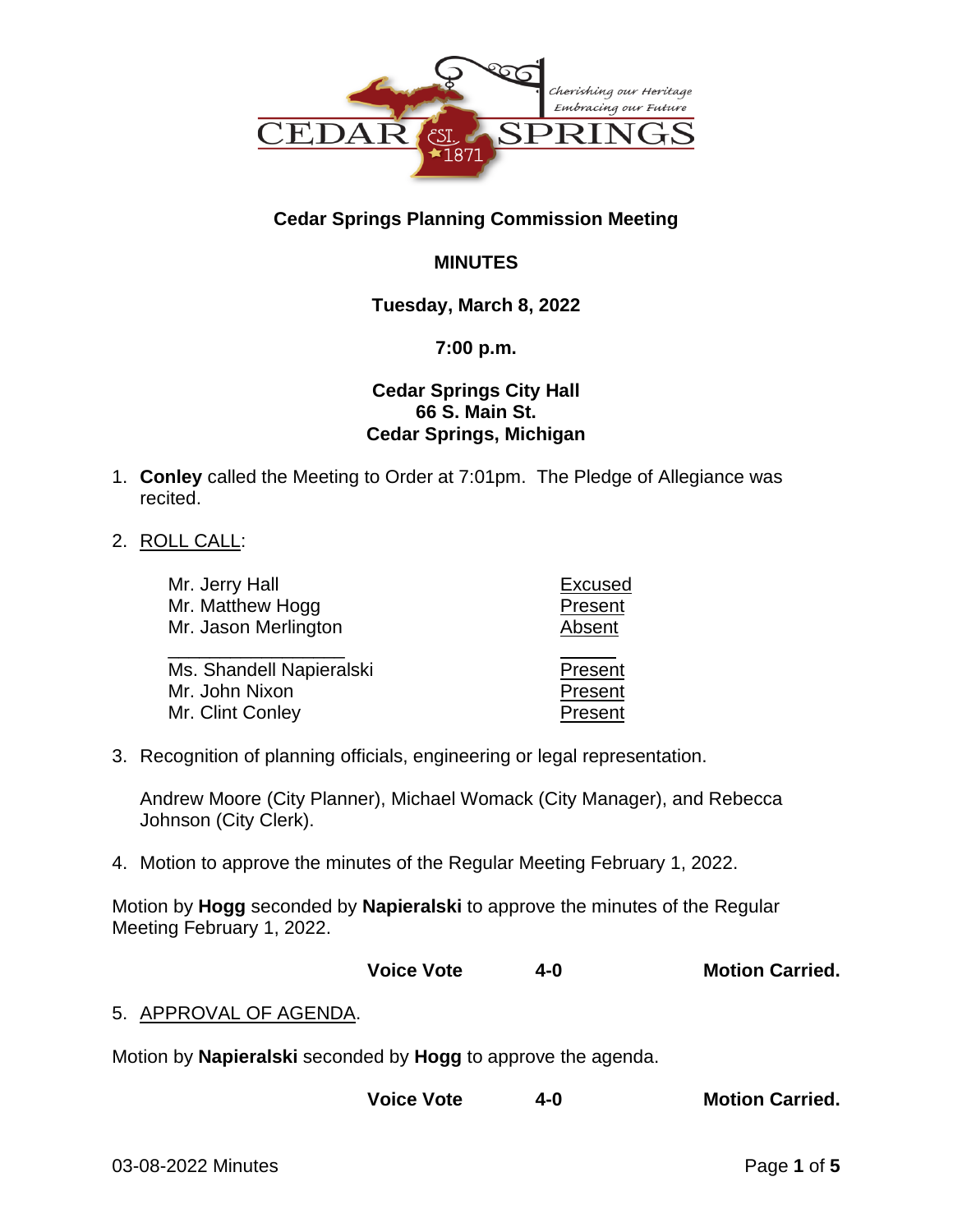### 6. PUBLIC COMMENTS.

*Those citizens wishing to speak on agenda and non-agenda items will be allowed a maximum of four minutes each to address their concerns. This is the only time during the meeting that citizens are allowed to address the Planning Commission. Please state your name and address for the record if you would like.*

- **Dan Spitzbergen** reported that the City has had a rental program that required rentals to register for about 15 years. He suggested that existing multifamily homes that are being currently inspected, be grandfathered in and give the opportunity for any others to come forward within a 60-90 day window without penalty. After that the city may want to develop a policy to then require homes to convert back to single family homes. He also had concern with the city removing the use and devaluing property.
- **Mandy Green** echoed the comments of Dan Spitzbergen. She reported that she has 3 multifamily units that she has received a letter on. She has 40 homes in Greenville that are in a similar situation. She would like to see the homes grandfathered in.

### 7. CONFLICTS OF INTEREST AND EX-PARTE COMMUNICATION INQUIRY.

None.

### 8. SCHEDULED PUBLIC HEARINGS.

- a. Public Hearing For A Special Land Use For Calvary Assembly Of God, 54 N. Park Cedar Springs, MI 49319: The Applicant Is Seeking Special Land Use Approval For A Church. Parcel 41-03-30-315-014 Is Zoned R-1 (Residential), The Applicant Requests A Special Land Use Approval In That District For A Church.
	- i. Motion to approve of the Zoning Permit and Special Land Use for the proposed use of the 54 N. Park St. property as a Church
	- ii. Zoning Permit and Special Land Use Application
	- iii. 54 N. Park SLU 300-foot mailing labels and

**Conley** opened the public hearing at 7:13pm.

**Womack** reviewed the project. He reported that the required 2 acre minimum cannot be met. He recommended that the Planning Commission table the request and seek the City Attorney's opinion.

### **Public Comment:**

**Craig Owens** represents Calvary Assembly of God. He shared how his congregation has taken ownership in the community by assisting the community with shoveling sidewalks, painting houses, fixing fences and more. He reported that the church has a proven record of being a good neighbor and that they plan to continue to do at the proposed location. He echoed the comments made by Mr. Womack and welcomed comments from the City Attorney.

**Conley** closed the public hearing at 7:17pm.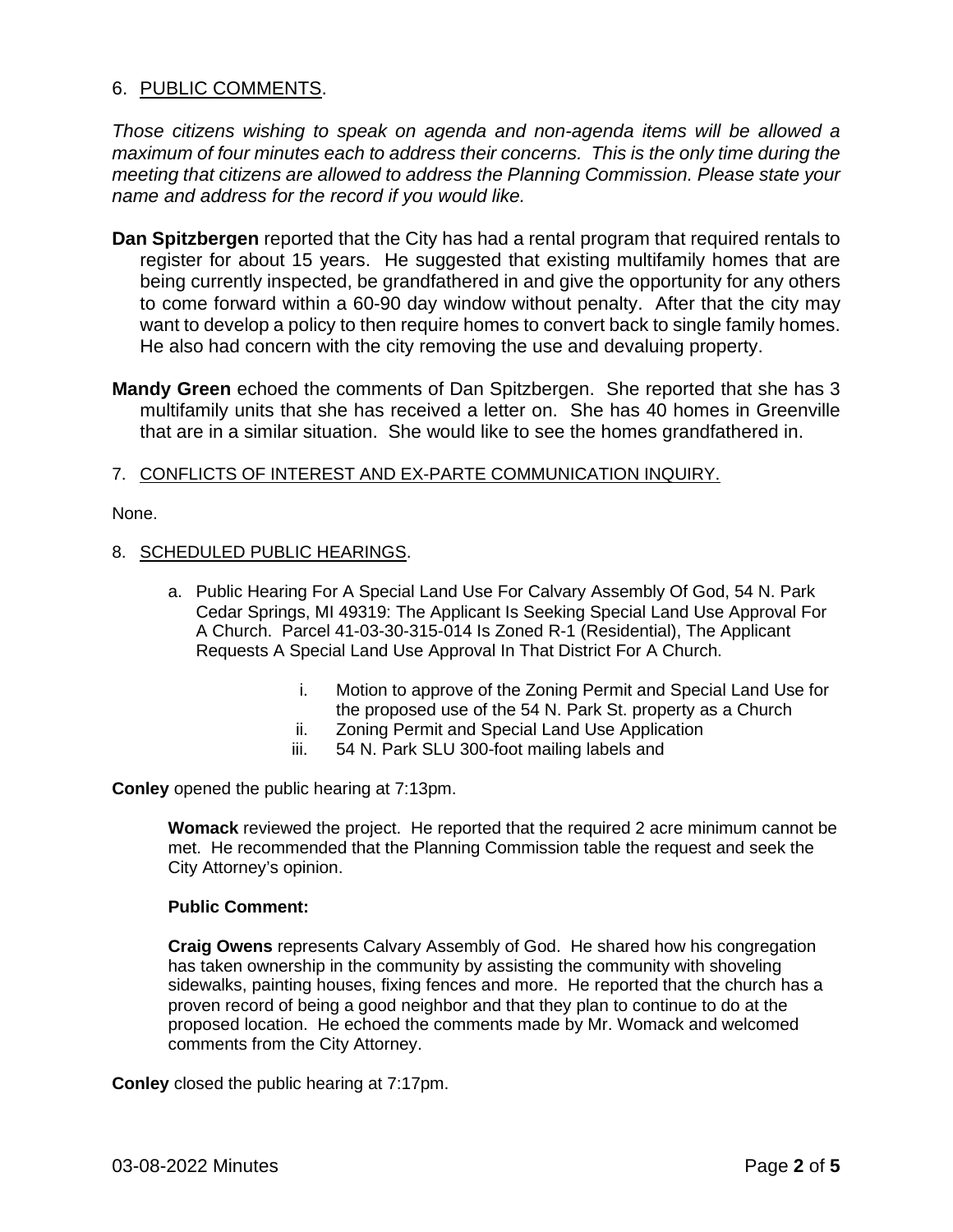Motion by **Hogg** seconded by **Nixon** to table until we hear from our City Attorney regarding the steps moving forward for the acreage issue.

### **Voice Vote 4-0 Motion Carried.**

- b. Public Hearing For A Special Land Use For Robert Rowland Sr., 38/39 E. Elm St Cedar Springs, MI 49319: The Applicant Is Seeking Special Land Use Approval For An Already Existing 3-dwelling Multifamily Unit . Parcel 41-03-30-308-008 And 41- 03-30-308-007 Are Zoned B-2 (Central Business), The Applicant Requests A Special Land Use Approval In That District For A 3-dwelling Multifamily Dwelling.
	- i. Motion to approve of the Zoning Permit and Special Land Use for the continued use of the 38 and 39 Elm St. properties as a 3-unit multifamily home
	- ii. Zoning Permit and Special Land Use Application
	- iii. 38 and 39 Elm St. SLU 300-foot mailing labels
	- iv. Sec. 32-699 Uses- Q and R ordinance

**Conley** opened the public hearing at 7:20pm.

### **Public Comment:**

**Mark Hoskins** represented as the seller's real estate agent. He reported that in 1990 there was a fire and the proper permits were pulled for the repairs. He also stated that Fred McIntyre also used the home as a triplex as late as the 1980's.

**Sue Wolfe** asked for consideration in allowing an existing use to continue and that it should not impact the use of the home because of the sale of the property. She would like to have the home grandfathered in so that the owner can continue to invest the property.

**Conley** closed the public hearing at 7:24pm.

**Conley** reported that the commission previously discussed and interpreted that in 32- 699 (e3) the home could be permitted by special approval for the limited purpose of permitting the continued residential use of an existing dwelling notwithstanding other provisions. **Womack** reported that this scenario is only permitted in the B2 and B3 district. The commission must determine if the property meets the Special Land Use requirements and meet the minimum legal requirements for rentals. The major concerns of the city are meeting the minimum requirements for sidewalks, parking, driveway, lot size, bedroom size, living area size, on site storage, and requiring the combination of the two parcels. **Robert Rowland** reported that he has owned the property for 32 years and he has never had to provide sheds or parking lots and he doesn't plan on making any changes. **Womack** remarked that it doesn't matter who makes the required changes, but that either the buy or the seller must submit and follow through on the plans to make the required changes.

Motion by **Conley** seconded by **Nixon** to approve of the Special Land Use and Zoning Permit for the continued use of 38/39 Elm Street, a three unit multifamily home based upon our interpretation of 32-699 (e3) and subject to the following conditions:

- 1. Identify a minimum of six specifically marked parking spaces.
- 2. Parking area must meet the city's minimum requirements.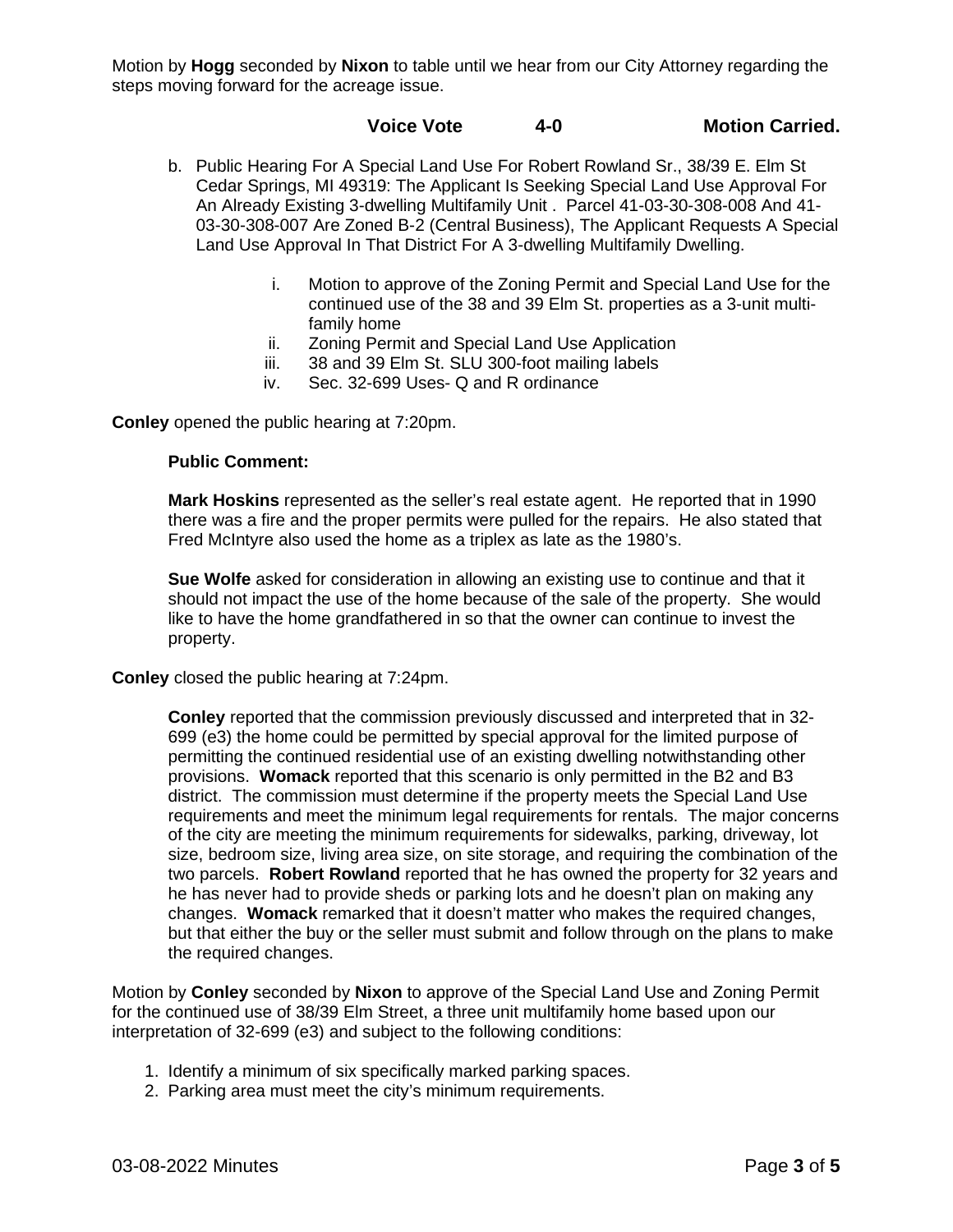- 3. Driveway must meet the City's minimum requirements.
- 4. All bedrooms and living areas must meet the minimum IPMC requirements.
- 5. Both lots must be combined into one lot.
- 6. Ther must be 64 square feet per dwelling of outdoor storage provided.

### **Voice Vote 4-0 Motion Carried.**

Consensus of the board agrees that there is no preference on who (buyer or seller) meets the standards of the Special Land Use and that the Zoning Administrator can give final approval and may consult the Planning Commission Chairperson if needed.

#### 9. SITE PLAN REVIEWS.

- A. Site Plan Review Application for White Creek Flats Multi-family development at 14300 White Creek Ave.
	- a. Site Plan
	- b. Apartment Floor Plans and Facades
	- c. Landscaping Plan
	- d. Lighting Plan

**Womack** reviewed the initial site plan and reported that there may have some outstanding issues that need to be resolved. He reported that the project would be returning at the April meeting. **Wally Bulkowski** is a co-developer of the project and reported that progress is moving forward. **Conley** asked if the extension of Cherry Street would be part of the proposed project. **Womack** reported that there is no current plan for the extension of Cherry Street, but the City has worked on obtaining easements for the extension. He stated that the County has the right of way off of White Creek, which does not incentivize the City to install road way. There have also been discussions with the developer on the private/public use of the proposed road on the west side of White Creek extending eastwards.

#### 10. OTHER BUSINESS.

A. Proposed Pool Ordinance

**Womack** reported that the existing pool ordinance is out of date and he will bring it back for review at a future meeting.

- B. Sample Industrial Building Façade Requirements Ordinance
	- a. Current Nonresidential Design Requirements Ordinance

**Womack** reported that he and Mr. Moore will bring a proposed ordinance for review at a future meeting. He reported that board would like to minimize Commercial building standards, but not remove them for the industrial building standards.

- C. Discussion on zoning parking requirements ordinance
	- a. Current Parking Requirements Ordinance

**Womack** reported that the board has been working on this for a long time, but has not acted on it yet. He reported that the board wanted to explore a more flexible ordinance. He will bring back a proposed ordinance for a future meeting.

### 11. OPEN DISCUSSION FOR ISSUES NOT ON THE AGENDA.